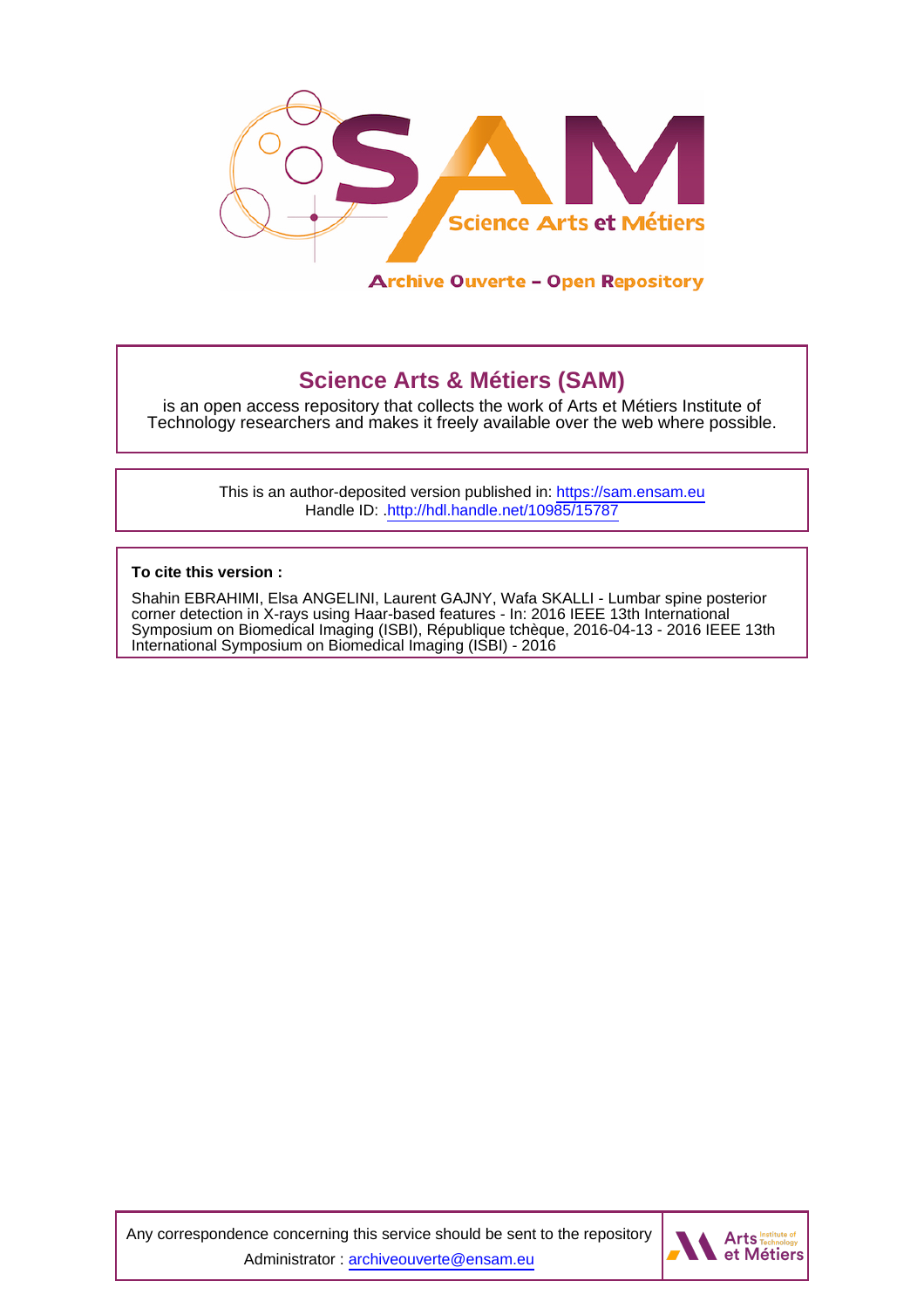# **LUMBAR SPINE POSTERIOR CORNER DETECTION IN X-RAYS USING HAAR-BASED FEATURES**

*Shahin Ebrahimi* 1 *, Elsa Angelini* 1,2,3 *, Laurent Gajny* <sup>1</sup> *, Wafa Skalli* 1

<sup>1</sup> Arts et Métiers ParisTech, LBM/Institut de Biomécanique Humaine Georges Charpak, France <sup>2</sup> LTCI, CNRS, Telecom ParisTech, Université Paris-Saclay, France <sup>3</sup> Department of Biomedical Engineering, Columbia University, New York, NY, USA

# **ABSTRACT**

3D reconstruction of the spine using biplanar X-rays remains approximate and requires human-machine interactions to adjust the position of important features such as vertebral corners and endplates. The purpose of this study is to develop a method to extract automatically the accurate position of lumbar vertebrae posterior corners. In the proposed method we select corner point candidates from an initial edge map. A dedicated pipeline is designed to discard unwanted candidates, involving polyline simplification, curvature thresholding and multiscale Haar filtering. Ultimately, we use *a priori* knowledge derived from an initial 3D spine model to define search areas and select the final corner points. The framework was tested on 21 biplanar X-rays from scoliotic children. Corner positions are compared with manual selections by two experts. The results report a localization accuracy between 0.7 and 1.6 mm, comparable to manual expert variability.

*Index Terms*— Spine, 3D reconstruction, Biplanar X-rays, Haar filtering, Corner detection, Vertebrae segmentation

# **1. INTRODUCTION**

An accurate 3D modeling of the vertebral column is a prerequisite for numerous diagnostic and therapeutic orthopedic procedures. In the case of moderate scoliosis of young patients for instance, minor errors in determining the geometric parameters calculated from a 3D model of the spine might change the diagnosis and associated treatment strategy.

These days, MRI, CT, and biplanar X-ray imaging can be used to image the spine. Biplanar X-ray is the modality of reference to study children with scoliosis due to its unique capability to image the patient in weightbearing standing position and its significant low radiation dose. There are various methods that provide solutions to generate a 3D model of the spine from two orthogonal radiographic planes [\[1\]](#page-7-0), [\[2\]](#page-7-1). These methods are robust to the limited image quality of low-dose X-rays. Nevertheless, because of image noise and occlusions, the accuracy of the reconstruction is not optimal and requires manual adjustment. As post processing, localized image analysis and keypoint detection could help the final adjustment of such model.

Keypoint identification and object detection in medical imaging are active fields of research for applications such as early diagnosis of disease, computational anatomy or registration of shape models. The literature on vertebrae detection and segmentation is also very rich. Various approaches have used the Generalized Hough Transform (GHT) [\[3\]](#page-7-2), [\[4\]](#page-7-3) as a vertebrae detection tool due to its robustness to noise and occlusion. Zheng et al. [\[5\]](#page-7-4) applied the GHT on digital fluoroscopy sequences of patients suffering from low back pain to localize and track the spine in motion. Klinder et al. [\[6\]](#page-7-5) utilized GHT for vertebra detection in CT images. Zhang et al. [\[2\]](#page-7-1) developed a deformation tolerant GHT for 3D reconstruction of the spine from biplanar radiographs. However, processing biplanar X-rays of pathological cases remains challenging. Machine learning approaches based on adaptive boosting (AdaBoost) have also been developed, such as in the work of Huang et al. [\[7\]](#page-8-0) in which an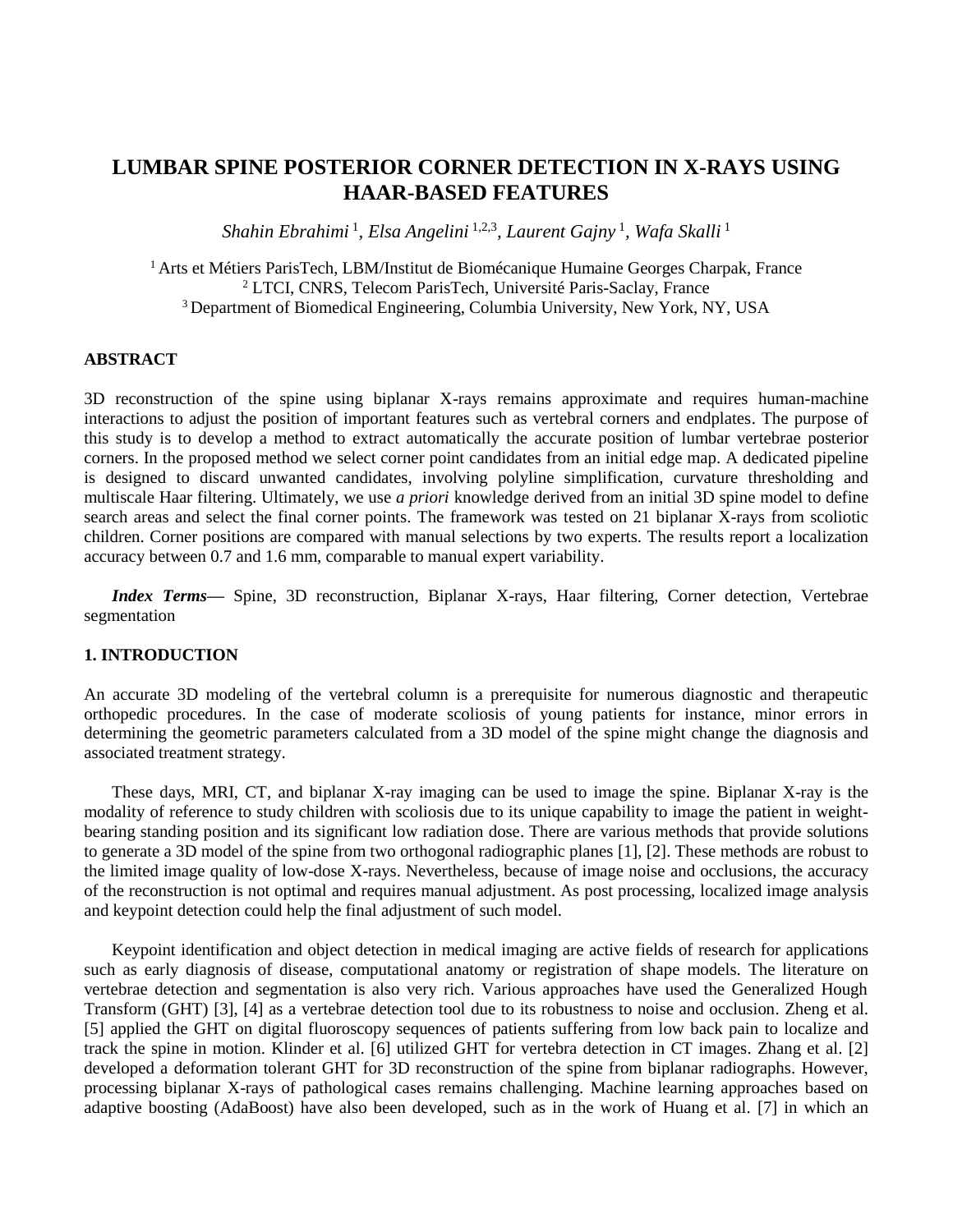improved AdaBoost learning algorithm was designed for vertebrae detection in MR images. Major et al. [\[8\]](#page-8-1) used Haar-based features, image derivatives and histograms to coarsely detect and identify the intervertebral disks from CT images. Although AdaBoost is a strong tool for object detection, its performance could be affected by occlusions and object deformities in 2D X-ray planes.

Regarding spine keypoint detection, Al-Arif et al. [\[9\]](#page-8-2) developed a Hough Forest-based corner detection method for cervical spine X-rays, which was reported to be sensitive to target shape variations. To initialize a shape model, Benjelloun et al. [\[10\]](#page-8-3) introduced a method to extract the anterior corners of cervical spine from sagittal X-rays based on Harris corner detectors. Harris corner detectors are known to be sensitive to image resolution, noise, and involve parameters complex to adjust. To localize cervical vertebrae in sagittal radiographs, Lecron et al. [\[11\]](#page-8-4) applied a support vector machine (SVM) classifier to learn SIFT features [\[12\]](#page-8-5), which is difficult to extend to pathological subjects.

Among this rich literature, very few work validated their framework on pathological cases [\[2\]](#page-7-1), [\[6\]](#page-7-5), [\[8\]](#page-8-1), [\[9\]](#page-8-2) and none on pathological lumbar vertebrae, which are more challenging than cervical ones, due to the presence of more overlying tissues.

In this work we are interested in detecting posterior corner points of lumbar vertebrae on sagittal X-rays. These posterior corners provide practical information regarding the spinal curve, intervertebral spaces, alongside the vertebral body heights and orientations. We avoid supervised learning on normal shapes as we target scoliotic cases. We also target robustness to noise, genericity of parameters and control of the type of corner being selected as illustrated in Fig. 2-E.

To this end, a corner extraction algorithm is designed which benefits from geometrical features of a corner as well as the intensity information of its neighboring region. We assume that we have a 3D model initially fitted on the sagittal image but with imprecise positioning of the posterior vertebrae corners.

#### **2. MATERIAL AND METHOD**

The proposed method can be broken down into three main steps: (1) preprocessing to obtain a selective edge map within the region of interest; (2) Multiscale Haar filtering to select a limited number of candidate corner points; and (3) exploitation of *a priori* knowledge obtained from the initially reconstructed shape model to finely identify individual posterior vertebrae corners.

Biplanar sagittal images were acquired with the EOS© micro-dose X-ray system (EOS Imaging, Paris, France), with a pixel size of 0.1794×0.1794 mm.

#### **2.1. Image enhancement and edge detection**

In the proposed algorithm, points of interest are first selected among points of an edge map obtained with a Canny edge filter. Some image enhancement is required prior to edge map computation to limit the number of candidate points. First, the original image (Fig. 3-A) is downsampled by a factor of two. To reduce image noise, limit image dynamic range, and fill some boundary gaps along the desired vertebrae endplates, 5×5 Wiener and median filters are applied successively. Overall, these steps are useful in reducing the complexity of the edge map, and consequently limiting the number of candidate points. Finally, Contrast Limited Adaptive Histogram Equalization (CLAHE) [\[13\]](#page-8-6) is applied to improve the local contrast (Fig. 3-B). In our work the CLAHE tiles (20×28 pixels) are empirically sized to be proportional to one third of the lumbar vertebra average size in the filtered images. Canny edge detection is applied on the enhanced sagittal X-rays (Fig. 3-C).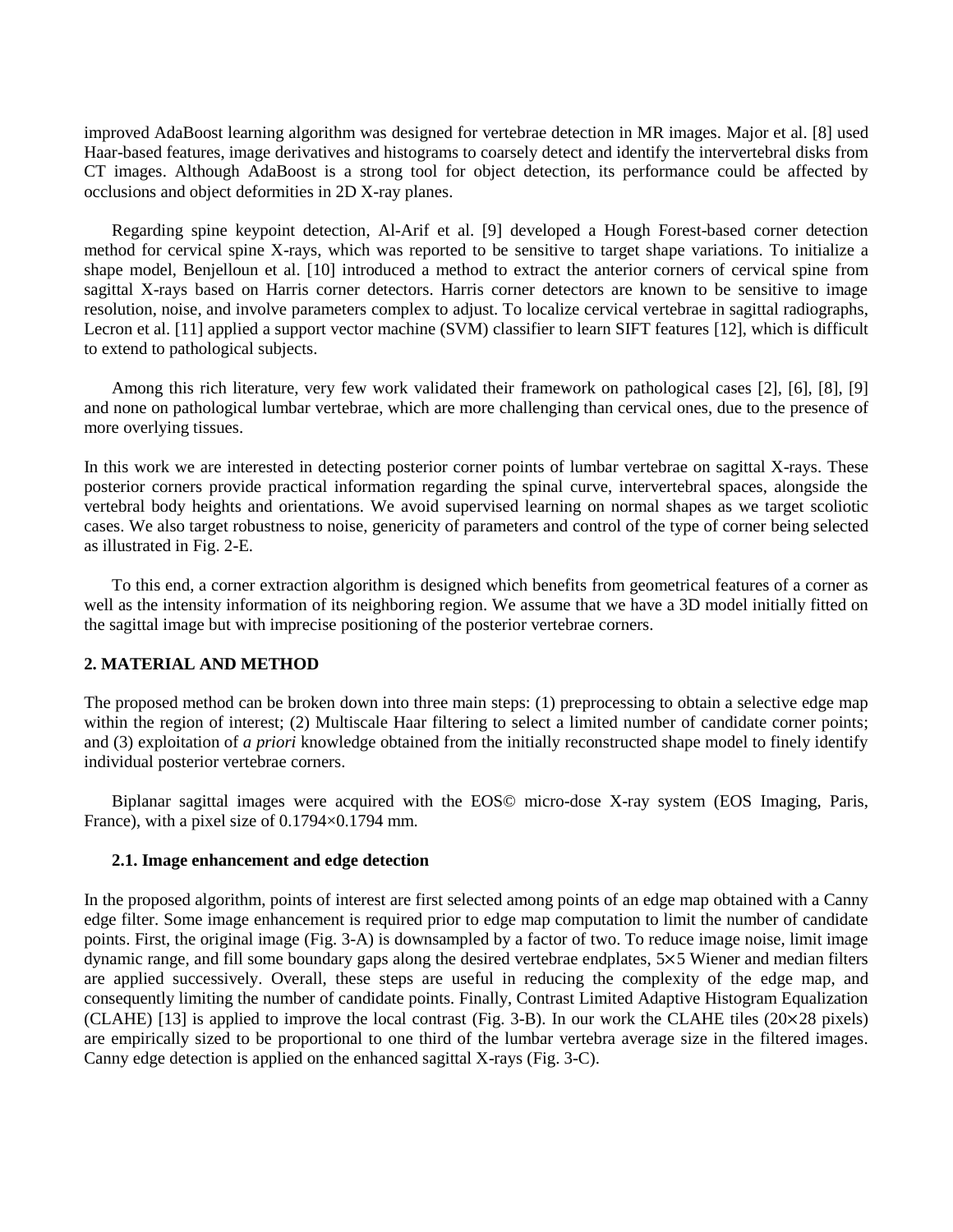#### **2.2. Candidate point extraction**

Potential corner point candidates are sought among edge map points. To this end, after tracing the object boundaries and converting the edge map into sets of connected edge segments (Fig. 3-D) we perform the following processing exploiting both geometrical and intensity properties of the candidate points and their surrounding area:

#### *2.2.1. Polyline simplification*

Polyline simplification [\[14\]](#page-8-7) is used to eliminate small variations along segments and reduce the number of points following the principle illustrated in Fig. 1.



**Fig. 1. Polyline simplification of the initial set of segments.**

In this work we choose a distance threshold  $T = 1$  pixel for the distance d. We could significantly reduce the number of contour elements with a higher threshold value, but by choosing  $T = 1$  the original number of contour points is almost reduced by half, while preserving corner points, as illustrated in Fig. 3-D.

# *2.2.2. Curvature filtering*

To specifically reduce the number of candidate corner points, we compute the analytical curvature  $[15]$  k of the edge segments at each point. Points with a normalized curvature k outside the empirical range  $0.01 < k < 0.25$ are discarded. This way we are able to preserve candidates even in rounded corners where  $k$  is small, while discarding many of the unwanted candidates (Fig. 3-E).

# *2.2.3. Corner detection using Haar-based features*

To make our final selection among corner candidate points, we propose to use Haar-based features illustrated in Fig. 2-A and Fig. 2-C. Haar response values R are computed on each of the remaining corner candidates, calculating three local intensity differences. As the Haar filters are robust to a range of rotations between  $0^{\circ}$  and 25°, we used two sets of Haar configurations to cover all 2D orientations of corner patterns. Response values for each of the six Haar filters are detailed in Equation [\(1\)](#page-3-0):

<span id="page-3-0"></span>
$$
R_{X1} = B_1 - A_1
$$
  
\n
$$
R_{Y1} = D_1 - C_1
$$
  
\n
$$
R_{X2} = B_2 - A_2
$$
  
\n
$$
R_{Y2} = D_2 - C_2
$$
  
\n
$$
R_{Z1} = (E_1 + F_1) - (G_1 + H_1)
$$
  
\n
$$
R_{Z2} = (E_2 + F_2) - (G_2 + H_2)
$$
  
\n(1)

We use the product of the three filtering outputs as indicator of the presence of a corner:  $R_{XYZ} = R_{Xi} \times R_{Yi} \times R_{Yi}$  $R_{Z_i}$  ( $i = 1,2$ ). The sign of this product reveals if we are dealing with a concave or a convex corner as they always have opposite signs.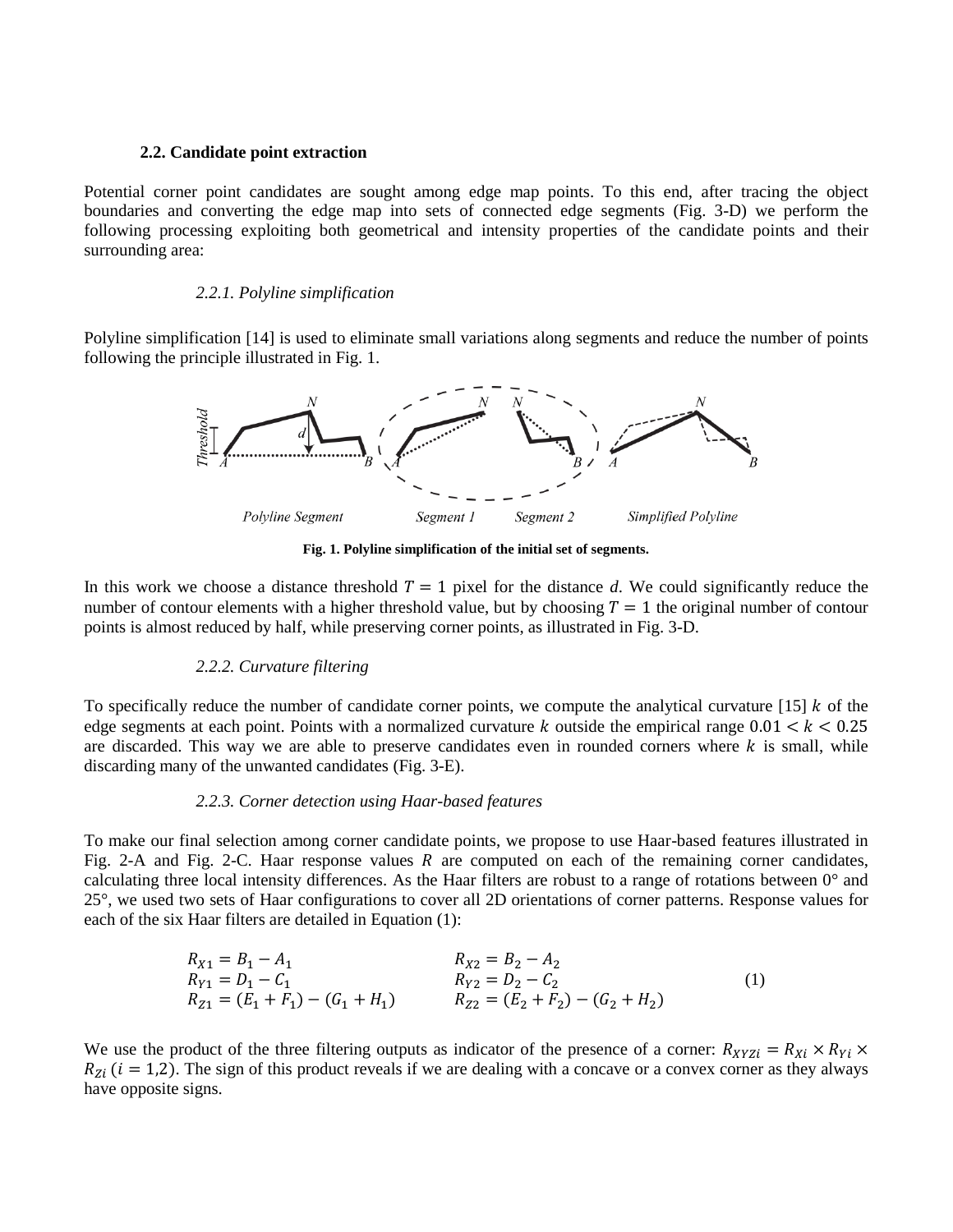

**Fig. 2. Haar filtering on corners. Haar filters in (A) target the 0° corner orientation in (B) and Haar filters in (C) target the 45° corner orientation of (D). (E) Concave and convex corner types.**

To handle the large variety of vertebral contour shapes, we apply the Haar filters at multiple scales. The final values  $R_{XYZ1}$  and  $R_{XYZ2}$  are the maximum of the responses over all scales. Normalization is done by dividing the responses by the maximum over all scales and candidates. Points are considered true corners according to two selection criteria: if both  $R_{XYZ}$  responses are positive, then the candidate is kept if the maximum is above  $TH_{XYZI} = 0.07$ ; if the two responses have opposite signs (i.e. more ambiguity in orientation), then the candidate is preserved if the positive response is above  $TH_{XYZ} = 0.33$  and the sum of  $R_{XYZ}$  responses is positive. Thresholding is applied separately on the two rotation configurations  $(0^{\circ}$  and  $45^{\circ})$ . Three scales are used in this work, with doubling of the filter size at each scale. The final filter size is set to twice the average size of the intervertebral space in filtered images (~18 pixels), so that centering the filter on a posterior corner would not lead to an overlap with the neighboring corners territories.

In Fig. 3-G we illustrate the output of the proposed multiscale Haar filtering and thresholding. The yellow points come from the thresholding of the  $R_{XYZ1}$  (0° rotation) and the black points come from the thresholding of the  $R_{XYZ2}$  (45° rotation). Corners with an orientation between 0° and 45° or in visually complex areas can be selected by both sets of filters.

The results indicate that most of the unwanted points inside and outside the vertebrae are eliminated and that true corner points are well preserved on the posterior side. Candidate corners on the anterior side are mostly removed after thresholding, and would require a different thresholding setup.



**Fig. 3. Processing pipeline: (A) original image; (B) enhanced image of the lumbar area; (C) canny edge map; (D. up) the original edge map of L3; (D. down) after polyline simplification with** *T***=1 pixel; (E) remaining corner candidate points after curvature thresholding; (F) candidate corner points from curvature filtering (magenta) and final corner points selected via Haar-filtering, and thresholding from 0<sup>o</sup> (yellow) and 45° (black) orientations of the filters; (G) final candidate corner points only; (H) final posterior corner points (red) and the input points (blue).**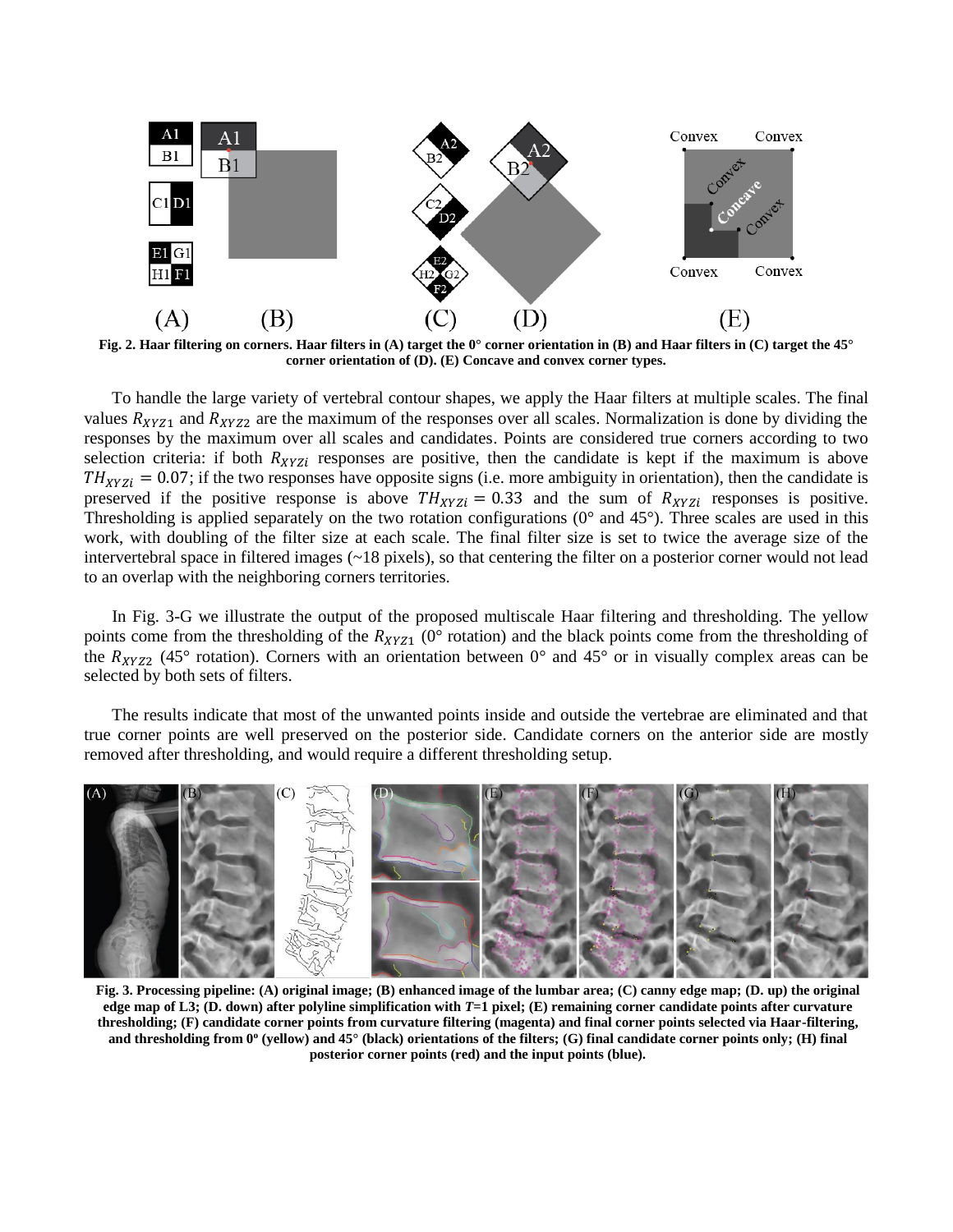# **2.3. Final selection with** *a priori* **anatomical knowledge**

To pick the final posterior corners, we use *a priori* knowledge given by the initial 3D model. For each vertebra, we are able to back-project the midpoint of the posterior wall at the level of the lower and upper endplates, defining the set of input points {*Ai*} illustrated in Fig. 4. We define search areas around these input points and make our final selection as follows.

# *2.3.1. Defining the search areas*

As illustrated in Fig. 4, we start from vertebra L5 and the input point *A1* that has the particularity to have been manually defined by the user to generate the initial 3D shape model and is therefore assumed to be the correct lower posterior corner of L5. Segments *Q1* and *Q2* define a 90° sector around the segment *Q* connecting the input points *A1* and *A2* of L5. The search area for the L5 upper posterior corner is defined between two arcs denoted *arc1* and *arc2*. The radius of *arc1* is set to  $0.75 \times dist(A1, A2)$  so that it is smaller than the approximate height of the vertebra; The radius of  $arc2$  is equal to the distance  $dist(A/M)$  where M is the approximate midpoint of intervertebral space. The point *M* is detected as the midpoint of the segment along the profile *A2-A3* that connects the points with intensity  $I = 1.25 \times I_m$  where  $I_m$  is the minimum image intensity along the profile.



**Fig. 4. Defining the search areas around initial corner points.**

Moving upward, search areas are built iteratively for lower and upper posterior corners of L4 to L1 using segments *Q* that connect the current posterior corner to the next input point *Ai* above it as illustrated in Fig. 4-B.

#### *2.3.2. Final corner selection*

After defining search areas for each initial posterior corner points, we update their position applying the following strategy: First, if the search area contains multiple candidates, we keep the two having the highest  $R_{XYZ1}$  or  $R_{XYZ2}$ response values. In this case to increase our chance of selecting the best corner position, we compute the response value of the midpoint between the two candidates and select as the final corner, the one that has the highest response value. Second, if there is no corner candidate within the search area, we select the final corner point based on *a priori* knowledge regarding the approximate height and orientation of the corresponding vertebra or intervertebral space and replicate this information from the last updated corner point. Results of the overall iterative corner selection process are illustrated in Fig. 3-H.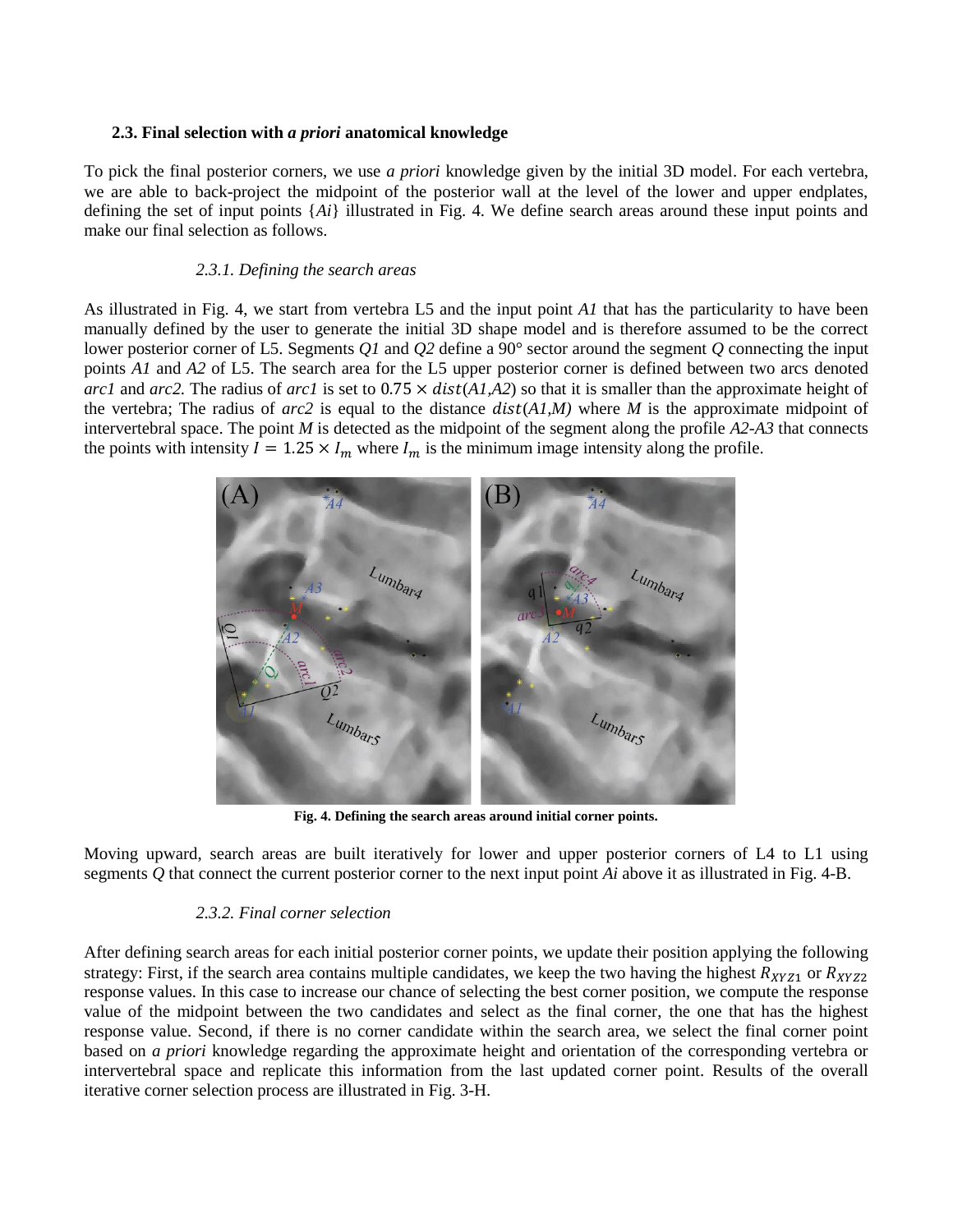#### **2.4. Data and measures**

We evaluated our method on EOS© biplanar X-ray images from 21 scoliotic children (between 9 and 16 years old, average=12.7) having a Cobb angle between 11° to 28° (average=16.7°). This dataset was acquired within a protocol approved by an ethical committee with written consent from participants. Focusing on the lumbar spine we processed 105 vertebrae. All tests were carried out with the same parameters and no patient-specific tuning was performed. We compare our results with manual corner detection obtained by two different operators familiar with the X-ray manual processing. Operators were asked to repeat the task three times for the 21 test images. We evaluate the precision of corner positions in coordinates *X* and *Y* separately. For each coordinate we measure the reproducibility deviation  $S_R$  (See [\[16\]](#page-8-9)) as  $\sqrt{S_r^2 + S_L^2}$  where  $S_r^2$  and  $S_L^2$  are inter and intra operator variances respectively.

# **3. RESULTS**

Fig. 5 illustrates the reproducibility graph of manual measures for the *Y*-coordinate of the L3 inferior posterior corners. The *mean* corresponds to the average of the 6 manual measures and the black stars indicate the measures provided by our method.

Few subjects generated outlier measures that have a deviation larger than the confidence interval (*CI*) width defined as: mean  $\pm 2 \times S_R$  (the blue lines in the graph). Table 1 gives an overview on the automated corner localization performance on the 9 posterior corner positions being updated. Additionally, we computed the standard error of the estimate (*SEE*) of the measures from our method as an indication of the accuracy of the proposed algorithm. The results show a *SEE* ranging from 0.7 mm to 1.6 mm for *X* and *Y*. The reproducibility graphs indicate that the outliers remain very close to the desired points. Outliers are encountered on most pathological cases and positions with strong occlusions at the corner of interest.

Among the literature that focus on cervical spine corner detection, only Al-Arif et al. [\[9\]](#page-8-2) included pathological cases and analyzed the accuracy of their corner localization. They report average median and mean errors of 3.05 mm and 4.45 mm respectively, and identified anatomical variations as the main source of errors.



**Fig. 5.** *Y***-coordinate deviation from the** *mean* **for the L3 inferior posterior corners for each of the 21 subjects. The outcome from the algorithm is also reported with black stars.**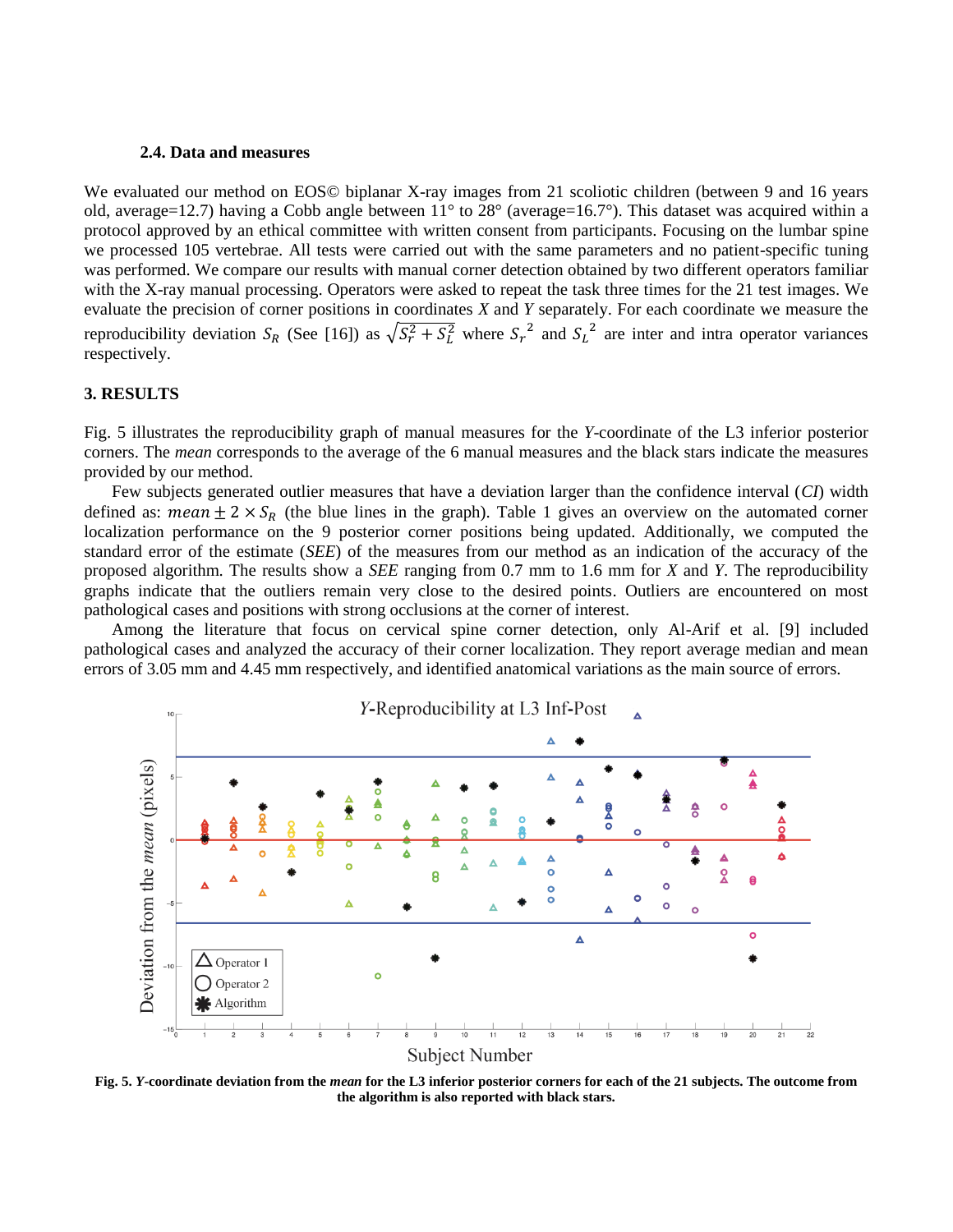| Corner                  | $\% X$ in CI- | $X-S_R$ (mm)- | $X$ -SEE (mm)- | $\%$ Y in CI- | $Y-S_R$ (mm)- | $Y-SEE$ (mm)- |
|-------------------------|---------------|---------------|----------------|---------------|---------------|---------------|
|                         | Alg           | Op            | Alg            | Alg           | Op            | Alg           |
| L1 Sup-Post             | 76            | 0.8           | 1.6            | 81            | 0.6           |               |
| L1 Inf-Post             | 86            | 0.7           | 0.9            | 76            | 0.5           | 0.7           |
| L <sub>2</sub> Sup-Post | 71            | 0.6           | 1.2            | 86            | 0.6           | 0.8           |
| L <sub>2</sub> Inf-Post | 81            | 0.6           | 0.9            | 90            | 0.5           | 0.7           |
| L3 Sup-Post             | 71            | 0.7           | 1.2            | 86            | 0.7           | $1.1\,$       |
| L <sub>3</sub> Inf-Post | 90            | 0.7           | 0.8            | 86            | 0.6           | 0.9           |
| L4 Sup-Post             | 71            | 0.6           | 1.1            | 86            | 0.8           |               |
| L4 Inf-Post             | 81            | 0.6           |                | 81            | 0.6           | $1.1\,$       |
| L5 Sup-Post             | 81            | 0.7           | 1.2            | 95            | 0.5           | 0.7           |

**Table 1: Percentage (%) of the outcomes within the confidence interval (***CI***), reproducibility standard deviation of manual measurements**  $(S_R)$  **and standard error of estimate (***SEE***) for** *X***-***Y* **coordinates on posterior corner points. (Alg=Algorithm outcome; Op=Manual measurement).**

#### **4. CONCLUSION**

We proposed an approach for posterior corner detection on X-ray images of the lumbar spine, where the structures of interest are subject to image noise, scale variations and rotation. The proposed approach exploits geometrical features of a corner point, and local intensity information to discriminate corners from initial edge point candidates. Two thresholds over the Haar filter response values are the only parameters that need to be fixed. It was set empirically in this study to detect posterior vertebrae corners, and will need to be adjusted to handle anterior corners as well. We demonstrated that our approach reaches a higher precision for corner point positioning than state of the art found in the literature for cervical vertebrae. In addition we demonstrated the robustness of our approach to handle scoliotic cases.

# **5. ACKNOWLEDGMENTS**

The authors are grateful to the ParisTech BiomecAM chair program on subject-specific musculoskeletal modelling for funding, and particularly Société Générale and COVEA.

#### **6. REFERENCES**

- <span id="page-7-0"></span>[1] L. Humbert, J. A. De Guise, B. Aubert, B. Godbout, and W. Skalli, "3D reconstruction of the spine from biplanar X-rays using parametric models based on transversal and longitudinal inferences," *Med. Eng. Phys.*, vol. 31, no. 6, pp. 681–687, 2009.
- <span id="page-7-1"></span>[2] J. Zhang et al., "3-D Reconstruction of the Spine From Biplanar Radiographs Based on Contour Matching Using the Hough Transform," *IEEE Trans. Biomed. Eng.*, vol. 60, no. 7, pp. 1954-1964, 2013.
- <span id="page-7-2"></span>[3] D. H. Ballard, "Generalizing the Hough transform to detect arbitrary shapes," *Pattern Recognition*, vol. 13, pp. 111-122, 1981.
- <span id="page-7-3"></span>[4] A. S. Aguado, M. S. Nixon, and E. M. Montiel, "Parameterizing arbitrary shapes via Fourier descriptors for evidence-gathering extraction," *Comput. Vision Image Understanding*, vol. 69, No. 2, pp. 202-221, 1998.
- <span id="page-7-4"></span>[5] Y. Zheng, M. S. Nixon, and R. Allen, "Automated Segmentation of Lumbar Vertebrae in Digital Videofluoroscopic Images," *IEEE Trans. Med. Imag.*, vol. 23, no. 1, pp. 45-52, 2004.
- <span id="page-7-5"></span>[6] T. Klinder et al., "Automated model-based vertebra detection, identification, and segmentation in CT